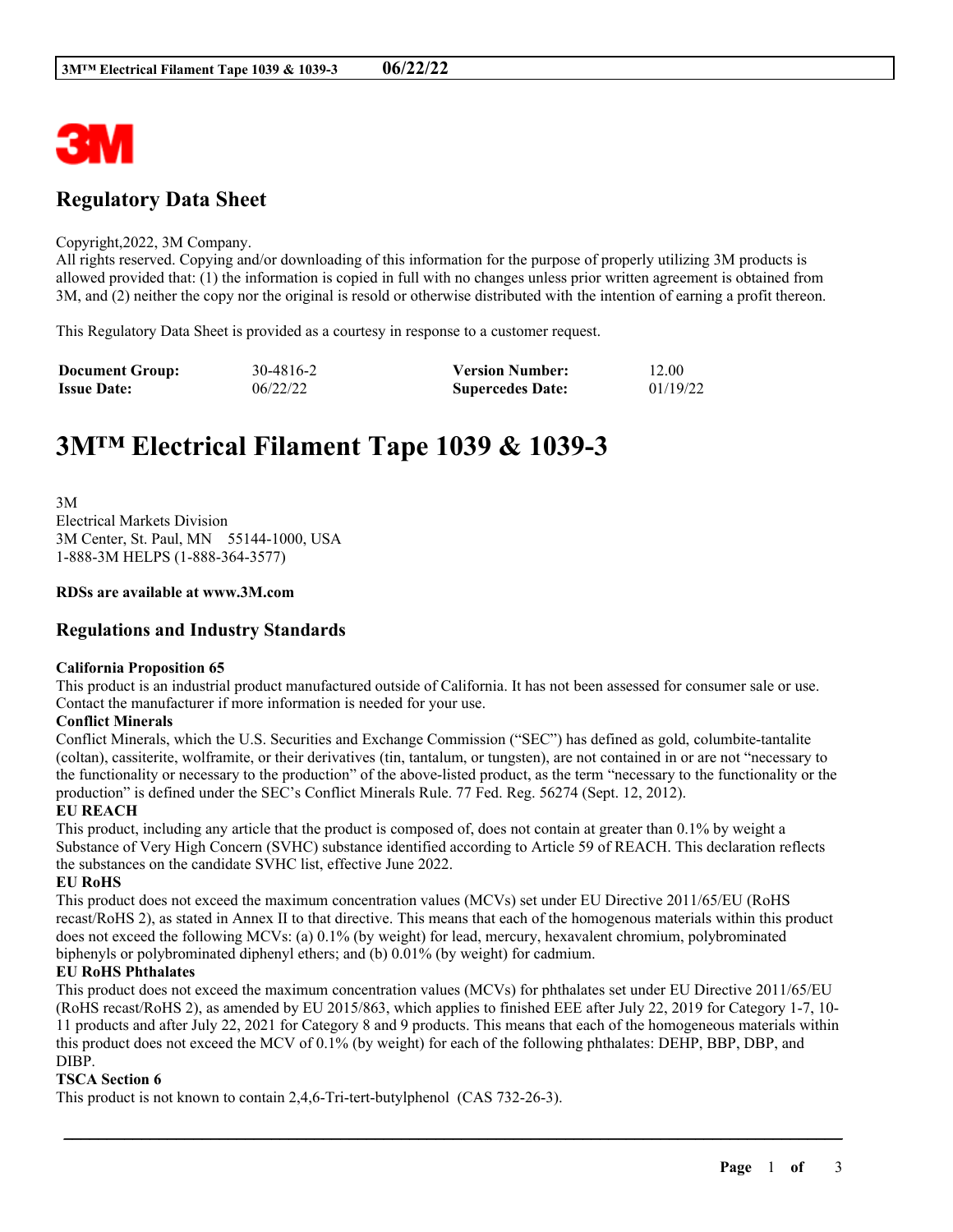**TSCA Section 6** This product is not known to contain Decabromodiphenyl Ether (Deca-BDE) (CAS 1163-19-5). **TSCA Section 6** This product is not known to contain Hexachlorobutadiene (HCBD) (CAS 87-68-3). **TSCA Section 6** This product is not known to contain Pentachlorothiophenol (PCTP) (CAS 133-49-3). **TSCA Section 6** This product is not known to contain Phenol, isopropylated phosphate (3:1) (PIP (3:1)) (CAS 68937-41-7). **Chemicals and/or Compounds of Interest Antimony and (Sb) Compounds** : Not intentionally added. **Arsenic and (As) Compounds** : Not intentionally added. **Asbestos** : Not intentionally added. **Benzenamine, N-Phenyl-, Reaction Products with Styrene and 2,4,4-Trimethylpentene (BNST) (CAS 68921-45-9)** : Not intentionally added. **Beryllium and (Be) Compounds** : Not intentionally added. **Bismuth and (Bi) Compounds** : Not intentionally added. **Bisphenol A (BPA) (CAS 80-05-7)** : Not intentionally added. **Butyl Benzyl Phthalate (BBP) (CAS 85-68-7)** : Not intentionally added. **Butylated Hydroxytoluene (BHT) (128-37-0)** : Not intentionally added. **Cadmium and (Cd) Compounds** : Not intentionally added. **Chlorinated Paraffins, Short Chain** : Not intentionally added. **Chlorinated Polyethylene** : Not intentionally added. **Chlorofluorocarbons (CFCs)** : Not intentionally added. **Chloroprene (Neoprene)** : Not intentionally added. **Chlorosulfonated Polyethylene** : Not intentionally added. **Chromium and (Cr) Compounds** : Not intentionally added. **Colophony (Rosin) (CAS 8050-09-7)** : Not intentionally added. **Creosote** : Not intentionally added. **Crystalline Silica** : Not intentionally added. **Decabromodiphenyl Ether (Deca-BDE) (CAS 1163-19-5)** : Not intentionally added. **Di(2-Ethylhexyl) Phthalate (DEHP) (CAS 117-81-7)** : Not intentionally added. **Di(Methoxyethyl) Phthalate (DMEP) (CAS 117-82-8)** : Not intentionally added. **Dibutyl Phthalate (DBP) (CAS 84-74-2)** : Not intentionally added. **Dibutyl Tin Compounds** : Not intentionally added. **Diisobutyl Phthalate (DIBP) (CAS 84-69-5)** : Not intentionally added. **Diisodecyl Phthalate (DIDP)** : Not intentionally added. **Diisononyl Phthalate (DINP)** : Not intentionally added. **Dimethyl Fumarate (DMF) (CAS 624-49-7)** : Not intentionally added. **Dimethylacetamide (CAS 127-19-5)** : Not intentionally added. **Di-n-Octyl Phthalate (DNOP) (CAS 117-84-0)** : Not intentionally added. **Dioxins and Furans** : Not intentionally added. **Dyes** : Not intentionally added. **Epoxy Compounds** : Not intentionally added. **Fiberglass** : Contains. **Flame Retardants (not PBB or PBDE)** : Not intentionally added. **Flavorings** : Not intentionally added. **Formaldehyde (CAS 50-00-0)** : Not intentionally added. **Genetically Modified Organisms (GMOs)** : Not intentionally added. **Gluten** : Not intentionally added. **Halogenated Compounds** : Bromine, chlorine, fluorine, iodine or chemical compounds containing them are not intentionally added.

\_\_\_\_\_\_\_\_\_\_\_\_\_\_\_\_\_\_\_\_\_\_\_\_\_\_\_\_\_\_\_\_\_\_\_\_\_\_\_\_\_\_\_\_\_\_\_\_\_\_\_\_\_\_\_\_\_\_\_\_\_\_\_\_\_\_\_\_\_\_\_\_\_\_\_\_\_\_\_\_\_\_\_\_\_\_\_\_\_\_

**Halogenated Flame Retardants** : Not intentionally added.

**Hexabromo Cyclo-Dodecane (HBCD)** : Not intentionally added.